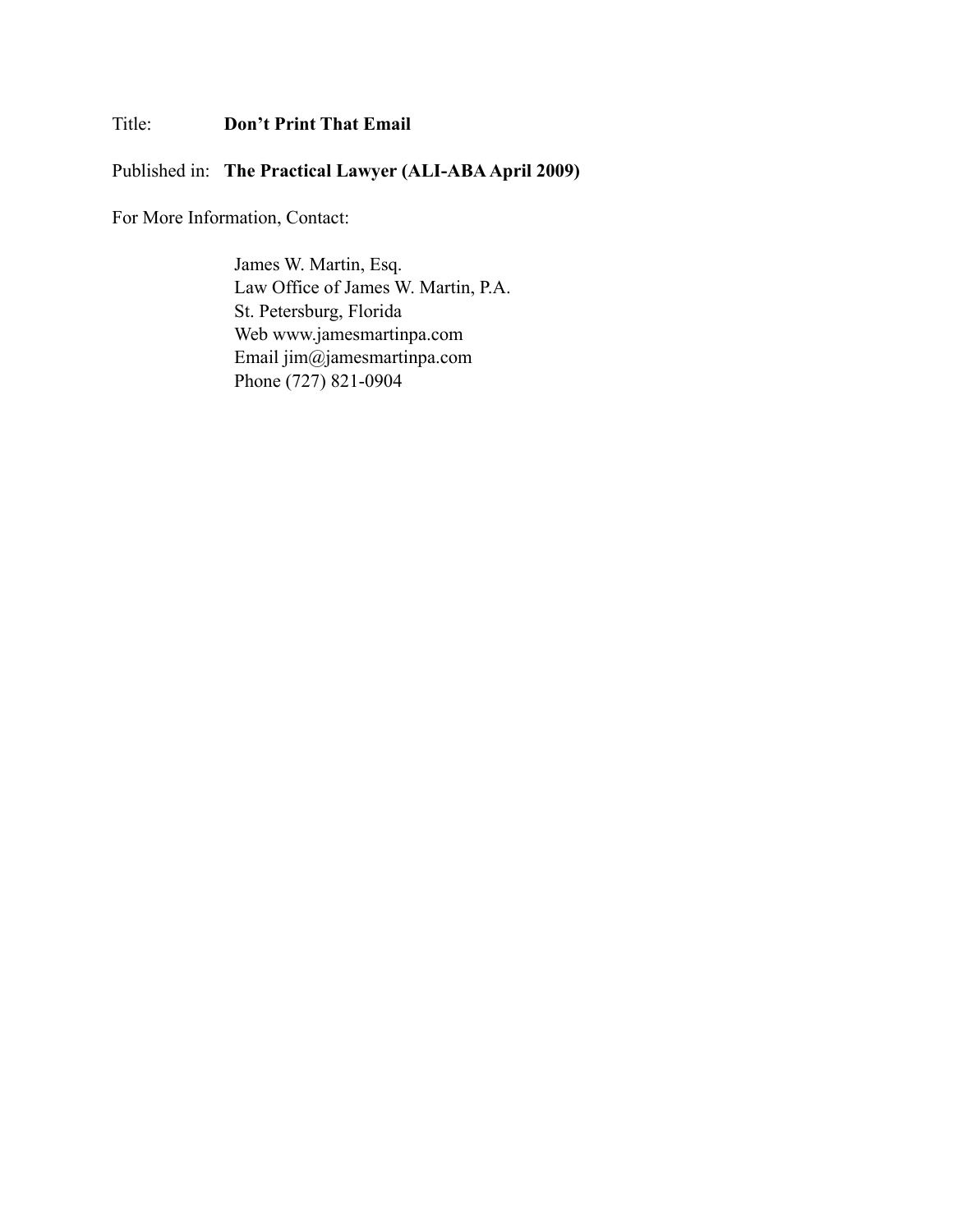# **Don't Print That Email!**



### **James W. Martin**

is a probate, real estate, and corporate lawyer in St. Petersburg, Florida, who has written frequently for The Practical Lawyer, West Publishing, and The Florida Bar Journal and News, and has more information on his Web site, www.jamesmartinpa. com. The author can be reached at  $\lim_{\omega}$ jamesmartinpa.com. Copyright 2009 by James W. Martin, Esq., St. Petersburg, Florida.

**James W. Martin** 

**Email can give you trouble enough in cyberspace. Why compound the problems by printing it?** 

**I DON'T KNOW** about your law office, but in mine email carries 90 percent of what comes in and 90 percent of what goes out. Paper in and paper out is just 10 percent. That means we no longer need to print out email onto paper and then file it in a paper file folder. Email has made us paperless. Nowadays, it actually takes more time to "go paper."

The bad news is we are overwhelmed with email. Last month in one case I had 800 emails. That's way too much to print to a paper file. It's even worse due to our propensity to reply to a prior email instead of creating a new one, thus creating email scrolls ala the Romans.

The good news is that your email software is a builtin email filing system. My office uses Microsoft Outlook which has everything we want in a good filing system: folders and subfolders to separate email by client and matter; the ability to sort by date or person; and the ability to search the text. It's even easy to copy it onto an external hard drive as a backup.

You probably don't worry about this if your law office has more than a few lawyers since you have an IT person or department, computer servers, etc., that lay down rules for you to follow in order to harness the firm's email.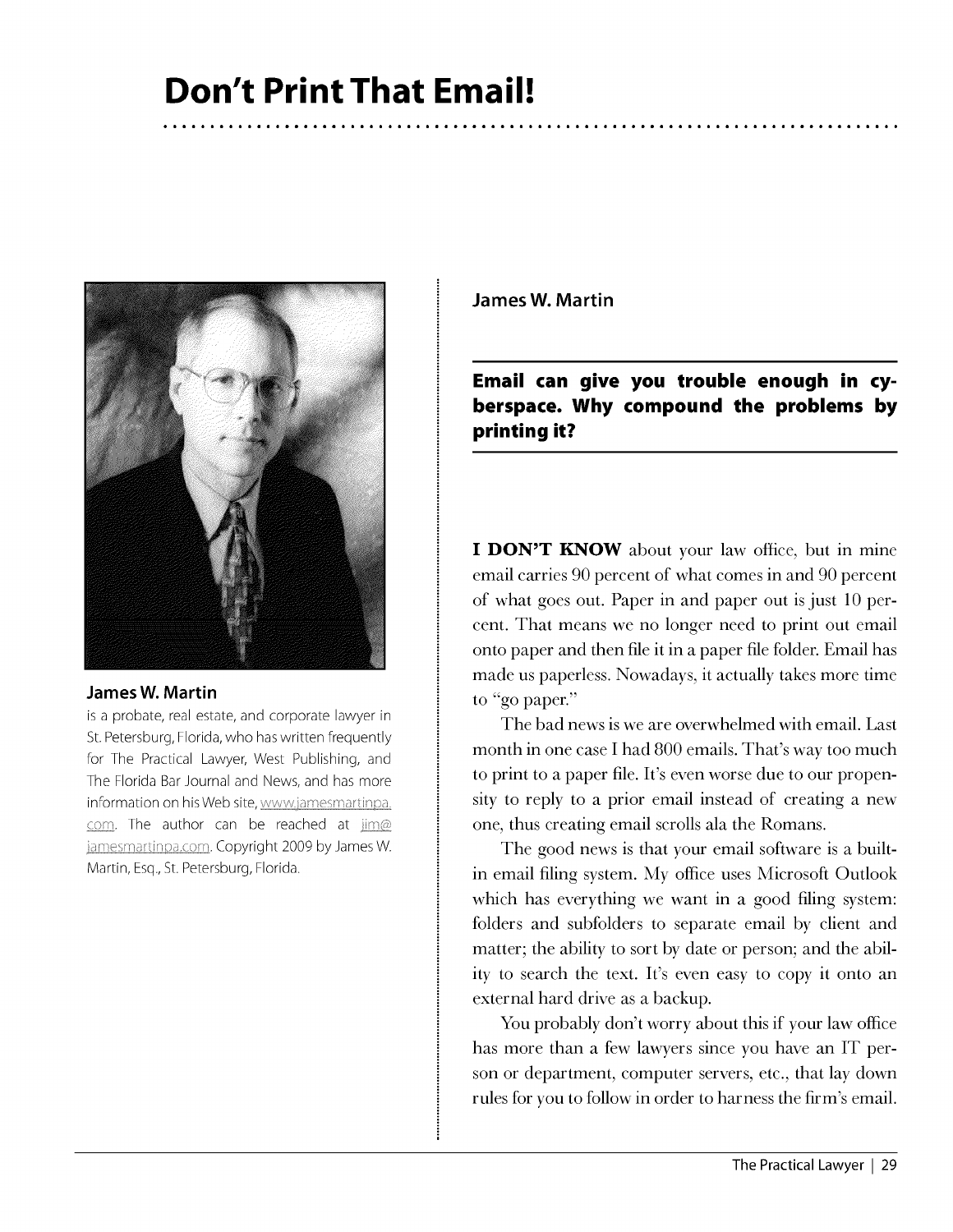But if yours is a solo practice or a two-lawyer office like mine, then you are the one who must figure out what to do with all that email. After much trial and error, testing of software, and tearing of hair, here's what I found: There's no need to buy a formal document management system. All you need is to formalize your approach to email using your existing email software. Here's how.

### **1. File It, Don't Pile It**

A large study of email practices identified "pilers" as persons who leave incoming email in their

Inbox and outgoing email in their Sent box and "filers" as persons who move their email into folders and subfolders out of their Inbox and Sent box. The study results were a bell curve with one-third of email users di-

vided equally on either end as pilers and filers and with two-thirds in the bell somewhere in between.

Now you can be whatever you want to be, but if you want to use your Microsoft Outlook or other email software as your filing system, then you better be a filer. If not, your email filing system is going to look like that paper filing system your ex-employee had where he or she opened a file cabinet drawer and dropped in papers willy nilly, mixing Client A's stuff with Client B, C, and D's stuff. Not so good in paper and not so good in email.

So how do you file it? You create folders and subfolders within your email software. In Outlook just click File I New I Folder and type in the folder name, and there it is. To create a subfolder of that file, just right click on the folder and click New Folder and enter the subfolder name, and there it is. The trick, of course, is in the naming. What they call taxonomy in the records management industry. Like the Dewey Decimal System, only simpler. Here are the folders in my Outlook:

- Bar (with a separate subfolder for the various bar associations);
- Civic (with a separate subfolder for each);
- Clients (with a separate subfolder for each client by last name, and separate subfolders for each client's matter);
- Inbox;
- Office;
- Outbox;
- Personal:
- Sent:
- Technology.

Once you create the folders, you are ready to use your new email filing system and play the filing

game, which can really be quite fun.

The goal of the filbox empty. You do this by reading then dealing with

each email in one of three ways: do it, delegate it, or delete it. If it's spam that got through your filter, you can delete it, but you may want to right click and add the sender to your junk mail list to avoid it happening again. If it's delegable, you can forward it to the delegatee and add it to your tasks list for follow up. Doing it might mean simply replying to it or it might mean copying (not moving) the email and its attachments to a separate work folder for that client in a data area outside of your email software.

All the usual rules, tips, and tricks of time and work management apply here. The fewer times you look at the email, the more efficient you will be. Don't keep going back to it over and over, musing over what to do. If you think it will take more than a minute to deal with, add it to your list of things to do and go on to the next email. But move it to the client/matter subfolder before you do. It's on your to-do list so you won't forget about it.

Once you're done dealing with the email by doing it or delegating it, then move it to one of your Outlook subfolders by left clicking it and dragging it over there (hold down the left mouse button).

**The goal of the filing game is to keep the lnbox empty. You do this by reading then 2. Deal With It dealing with each email in one of three** ing game is to keep the In**ways: do it, delegate it, or delete it.**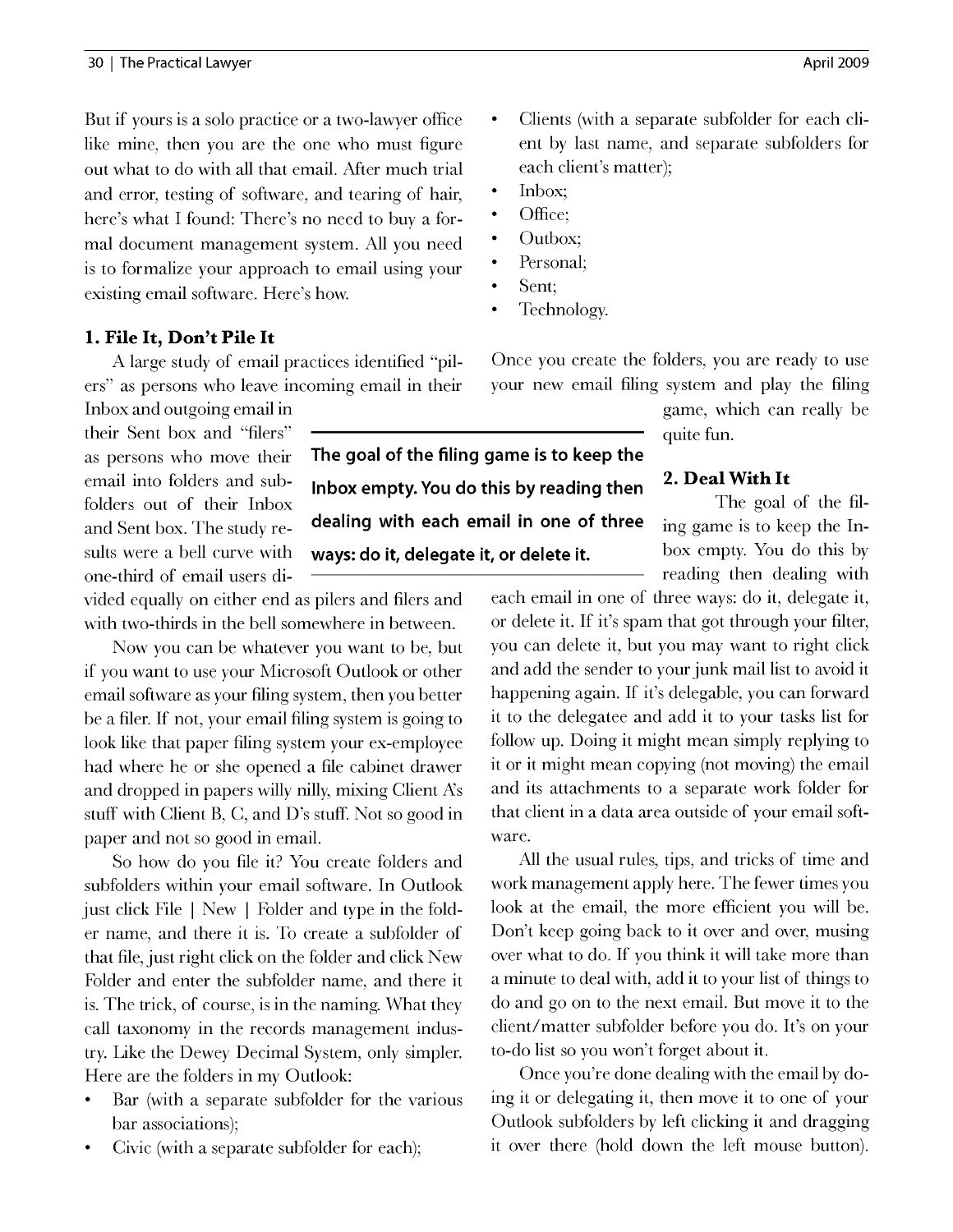That's all there is to it. Your filing is done. No need to print to paper. No need to file paper in a filing cabinet. No need to hunt for it later. It's right there in your email filing system ready to be found whenever you need it by clicking on the client's subfolder and either browsing for it by date or person or by searching the full text.

By the way, the experts say email filing needs to be done by the lawyer. It's really not something to delegate to someone else. So, don't think just because you have a law degree you can be a piler and leave the email filing to someone else. It's your mess, and you need to be the filer, not the piler.

other media, and storing it off site. Redundancy (multiple backups) is a key concept in data security. Storing one at the office, one at home, and one in a bank safe deposit box is a good start. Having multiple backups that are rotated at each location is the next step in redundancy. You can further protect the data by uploading it to an online backup service, such as !Drive or Connected, that encrypts the data for further protection while stored on their server. Finally, you may consider sending an encrypted hard drive for storage in an underground salt mine, such as Underground Vaults. Now I bet you're getting that feeling of security coming back,

to restore that feeling of security that tons of paper tucked away in paper file after paper file of filing cabinet after filing cabinet (I had over 30 of

 $\mathbf{B}$ y the way, the experts say email filing needs to  $\epsilon_{\text{per}}$ . trusted your email fil- **be done by the lawyer. It's really not something 4. Archive It** ing to Outlook or other **to delegate to someone else. So, don't think <sup>4.</sup> Archive It** Now we need to think email software, you need<br>to restore that feeling of **Just because you have a law degree you can be** about archives. Since this **a piler and leave the email filing to someone** is your email filing sys**else. It's your mess, and you need to be the filer,** tem, this is your email **not the piler. records system. You need** 

and we did it without pa- **3. Copy It** 

to preserve your records for professional, business

them before going paperless) gave you when you used to print out your email onto paper. I assure you that it can be done very simply. All you need to do is copy the Outlook data file to an external hard drive, to a CD, to a network folder or to some other place that you want to keep as a backup.

This is easy to do because Outlook stores all your emails, all their attachments, all your email folders, and even all your contacts and tasks and calendar in a single file on your computer. It's called a PST file and it's probably named Outlook.pst. The trick is finding it. The easiest way to find it is to open Outlook then click File I Open I Outlook Data File and a window will probably pop up showing you the file. If it does not, search your computer for a file named Outlook.pst by clicking Start | Search | For Files or Folders.

I suggest making a copy of the Outlook data file every day to a different external drive, CD, or and tax purposes. One way to do this is to burn a CD with your PST data file on it from time to time. A CD will hold 700 megabytes of data. In my practice, my PST data file reaches that in about three months, so burning a CD at the beginning of each quarter makes sense. (Of course, you may want to burn multiple CDs for redundancy and keep them onsite and offsite.)

After the CD is burned, all of the email can be deleted by highlighting each folder and hitting the delete key. The PST file can be compacted by clicking File I Data File Management I Settings I Compact Now. This will reduce the size of the PST file to under 100 megabytes, allowing room for your email to grow.

But before doing that, make a copy of the PST file and name it something like "Outlook Betty's Archive 3-31-08". Then you will be able to open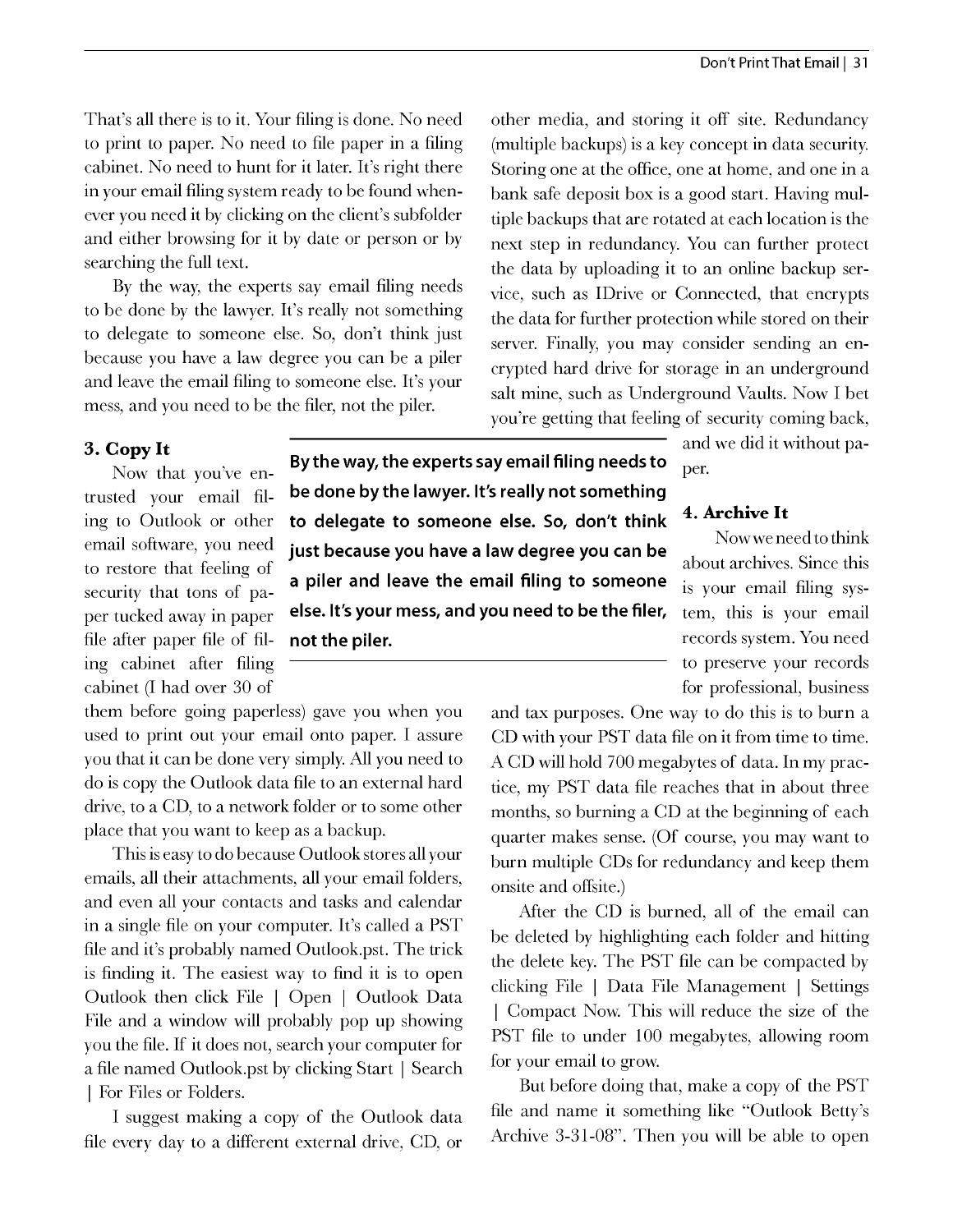that file in Outlook in the future by selecting it (click File I Open I Outlook Data File) and read its email contents. But you should not keep it open because it will have duplicate entries for contacts, calendars and tasks. To close it, just right click and select Close.

You can repeat this whole process in a few months when the file size approaches 700 megabytes. But here is something to avoid: Do not let Outlook do the archiving for you. I recommend setting Outlook so that it does not archive anything on its own. The settings are found in Tools I Options I Other I AutoArchive. Be sure there is no check in the box that says Run AutoArchive. And if you see anything that says "archive," don't click on it. This is something you want to retain manual control over. Putting email archiving on autopilot is not a good idea, unless you have an IT department that manages your email, in which case you have read way too much of this article.

One final note on archiving: Consider whether you want to also save your emails in PDF/A format. The above procedures save them in PST file format, which has been around a number of years and which Microsoft seems inclined to continue to support. But for archiving purposes, converting the emails to an image format such as TIFF or PDF/A is something that records managers like to have us do because these formats are not proprietary to a single company, which means the formats may be around longer and not subject to the whim of a company that decides to discontinue them. The PDF/A format is Adobe's PDF format for archiving and is the subject of ISO standard 19005-1:2005. Sounds a lot like the Dewey Decimal System, doesn't it? (For further information about formats, see my earlier article, *Going Paperless-Or Not,* which appeared in the October 2007 issue of The Practical Lawyer.)

### **5. Make** It **A Policy**

You want your emails to be your business records, your office file, your client file, your evidence. To avoid any dispute about this, you need to make it your standard practice by putting in writing, as an office policy, that your email folder is your official file. If you already have an electronic file policy, you can amend it. If you don't have one yet, you can adopt one. (For a sample, see my article, *A Model Electronic File Poliry far the Law Office,* from the April 2007 issue of The Practical Lawyer.)

**CONCLUSION•** A wonderful side benefit to this email filing approach is that it is good for the planet, it saves trees, it's green, and it comports with the adage "If it ain't broke, don't fix it." If it ain't paper, don't print it. That's good old, simple, moneysaving advice. Just what we need in the world today. Just don't forget to make those backup copies.